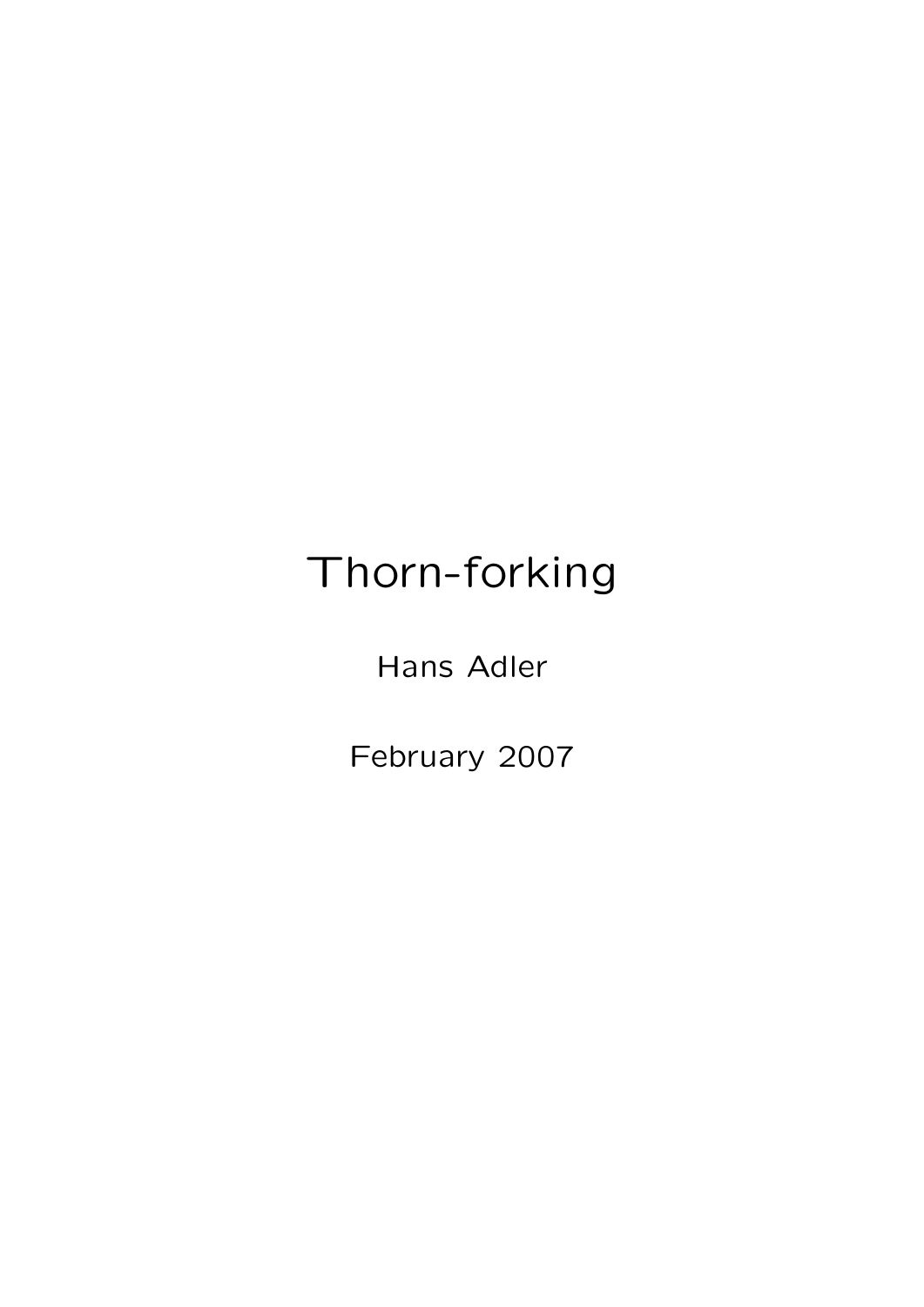## Shrinking indiscernibles

Contents:

- 1. Pregeometries
- 2. Independence by pregeometry
- 3. Strict independence relations
- 4. Infinite forest
- 5. First candidate
- 6. Full transitivity
- 7. Second candidate
- 8. Third candidate
- 9. Stable theories
- 10. The lattice connection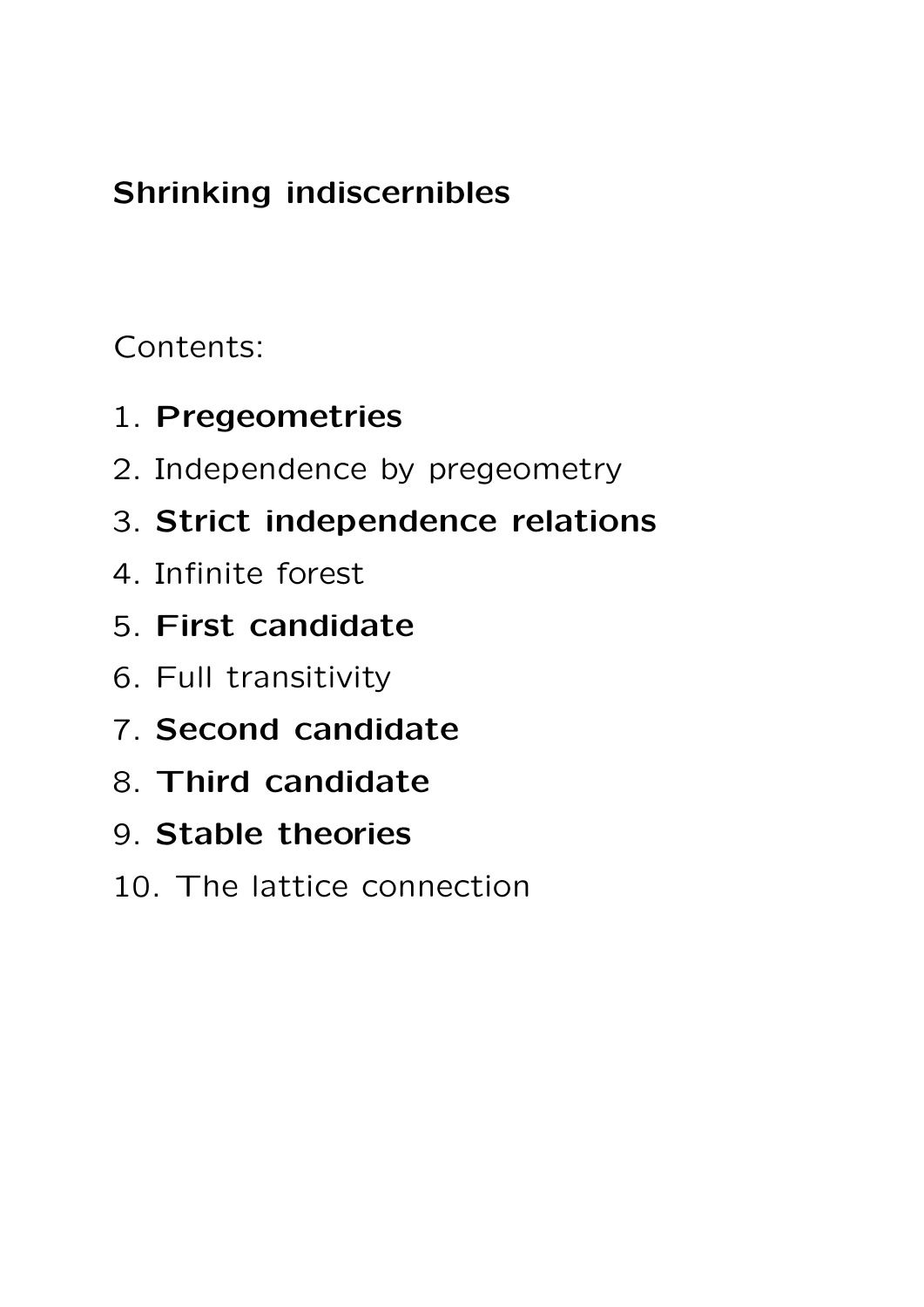#### Pregeometries 1/X

(Model theoretic) algebraic closure always satisfies the axioms of an algebraic closure operator:

- $A \subseteq \text{acl } A$ .
- $A \subseteq B$   $\Rightarrow$  acl  $A \subseteq \text{acl } B$ .
- acl $(\text{acl }A) = \text{acl }A$ .
- acl  $A = \bigcup_{\text{finite } A_0 \subseteq A}$  acl  $A_0$ .

Sometimes it also satisfies the exchange law:

•  $a \in \text{acl}(Cb) \setminus \text{acl } C \Rightarrow b \in \text{acl}(Ca)$ .

Algebraic closure operator  $+$  exchange law  $=$  pregeometry.

Examples: vector spaces, alg. closed fields. In a pregeometry, maximal independent set  $=$  minimal generating set. We have a good notion of basis and dimension.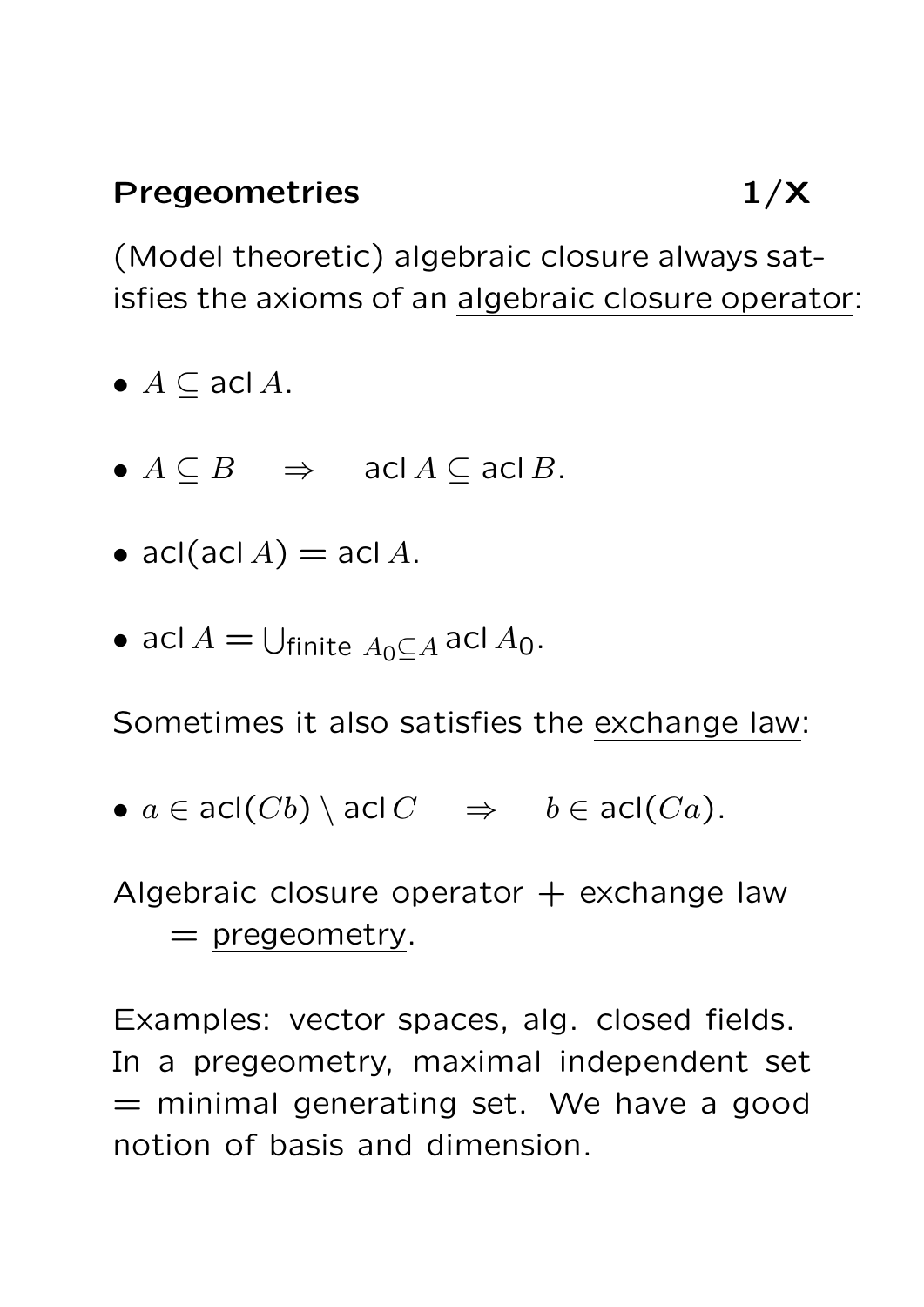#### Independence by pregeometry 2/X

Exchange law:

•  $a \in \text{acl}(Cb) \setminus \text{acl } C \Rightarrow b \in \text{acl}(Ca)$ .

This implies atomic points!

Without atomic points we can still have a notion of independence like linear or algebraic independence.

How can we find it?

In a pregeometry as follows:

 $A \cup_C B \iff$ 

for all  $B_0 \subseteq B$ : dim $(B_0/C) = \dim(B_0/AC)$ .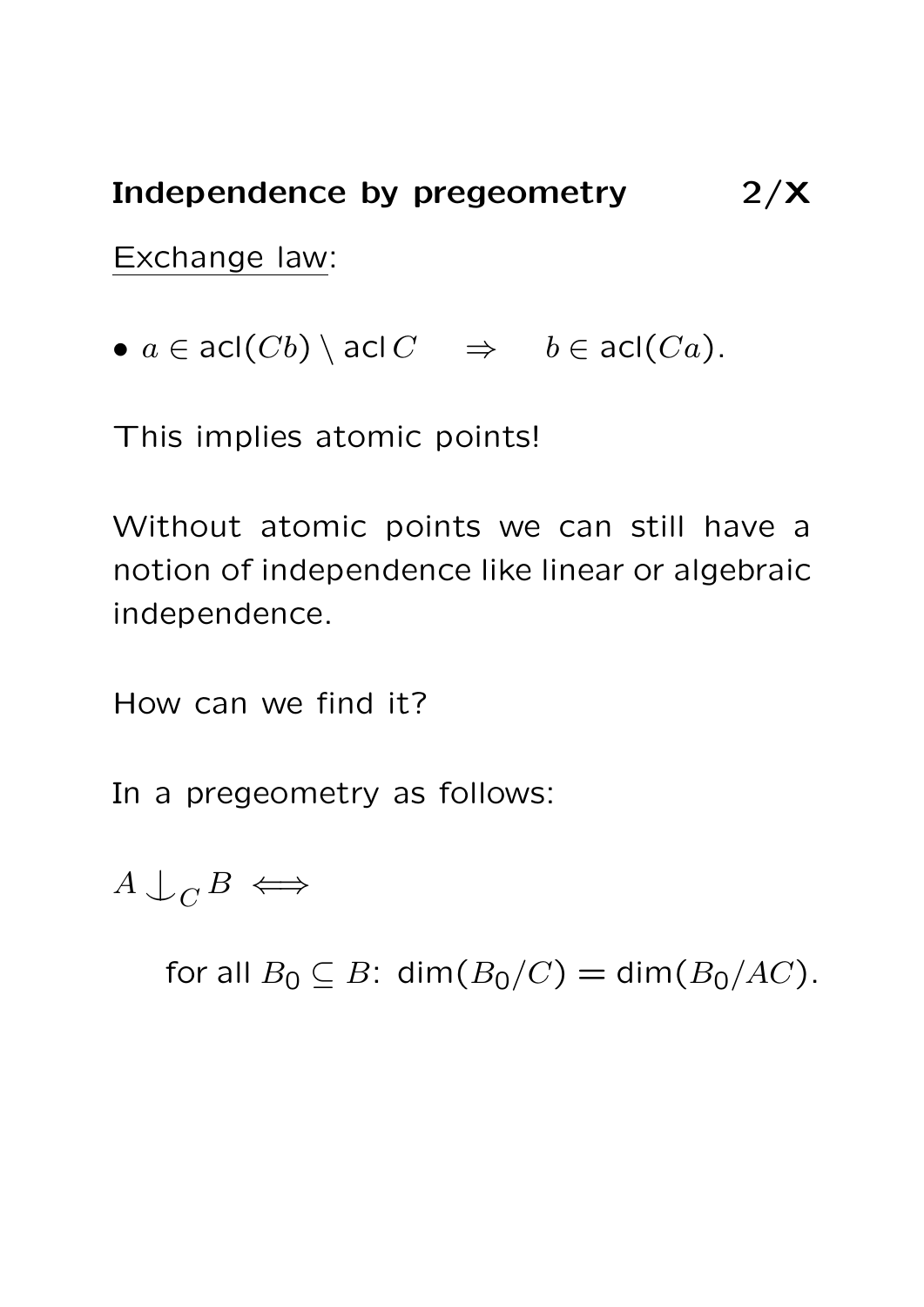**Strict independence relations**

\n
$$
3/\mathbf{X}
$$
\n
$$
a \downarrow_{B} a \Rightarrow a \in \text{acl } B. \qquad \text{[anti-reflexivity]}
$$
\n
$$
A \downarrow_{C} B \iff \qquad \text{[finite character]}
$$
\n
$$
A_{0} \downarrow_{C} B_{0} \text{ for all finite } A_{0} \subseteq A, B_{0} \subseteq B.
$$
\nFor  $D \subseteq C \subseteq B$ :

\n
$$
A \downarrow_{D} B \iff A \downarrow_{C} B \text{ and } A \downarrow_{D} C.
$$
\n
$$
A \downarrow_{C} B \iff B \downarrow_{C} A \qquad \qquad \text{[symmetry]}
$$
\n
$$
\forall A, B, C \exists B' \equiv_{C} B: A \downarrow_{C} B'. \text{ [full existence]}
$$
\n
$$
A \downarrow_{C} B \subseteq \hat{B} \Rightarrow \qquad \qquad \text{[extension]}
$$
\n
$$
\exists \hat{B}' \equiv_{ABC} \hat{B}: A \downarrow_{C} \hat{B}'.
$$

 $\forall A, B \exists C \subseteq B$ : [local character]  $A\bigcup_C B$  and  $|C|\leq \kappa(|A|).$ 

(We can remove full existence, as it follows from the other axioms.)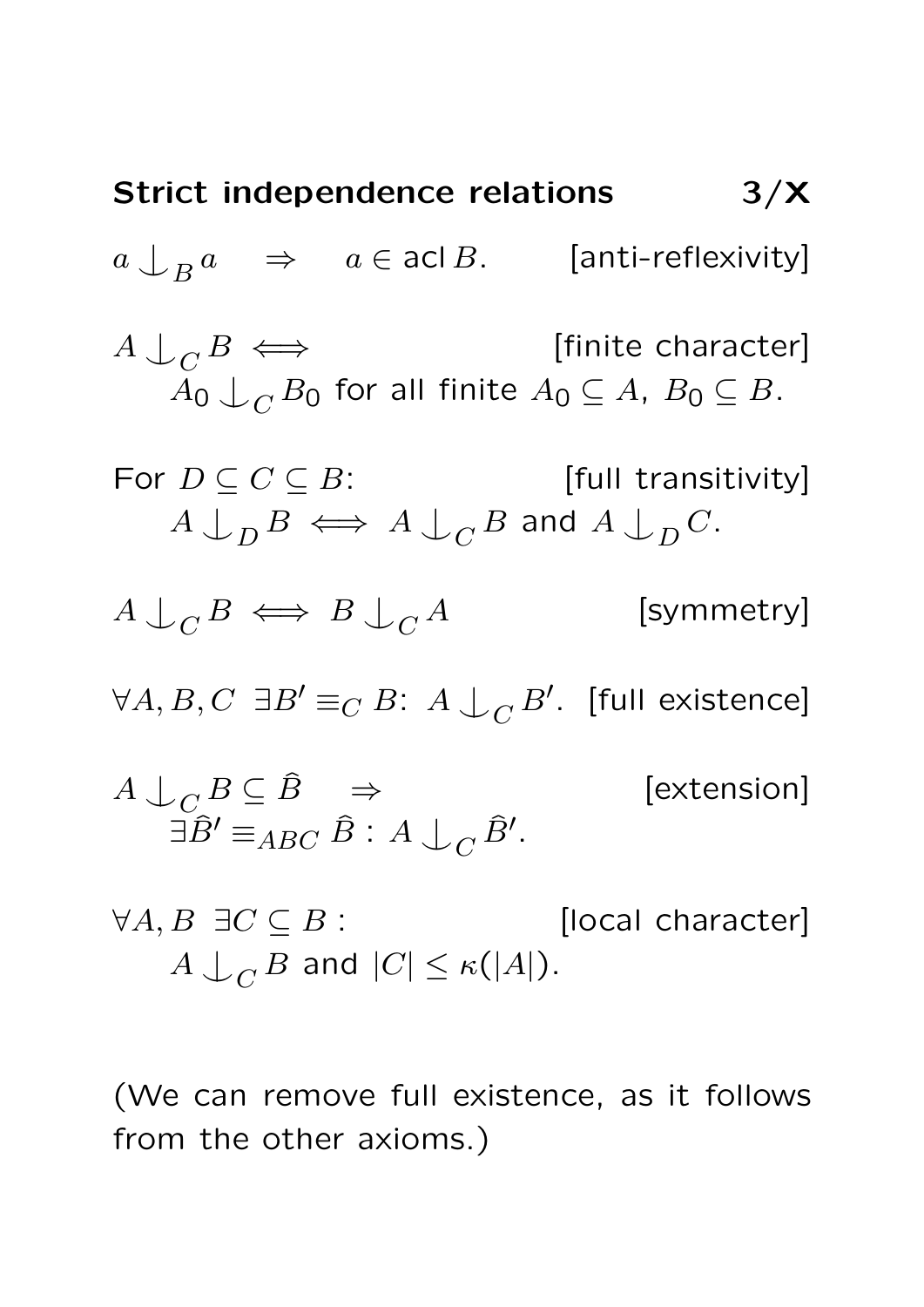#### Infinite forest 4/X

A tree or forest in which every vertex has infinite degree.

 $A \cup_C B \iff$ every path connecting  $A$  and  $B$ passes through acl C.

(acl  $C$  is the convex hull of  $C$ .)

- This is a strict independence relation.
- The exchange law does not hold.
- A maximal independent set need not be generating (no good notion of basis).

Can we define good candidates for strict independence relations in a general way, when there is no pregeometry?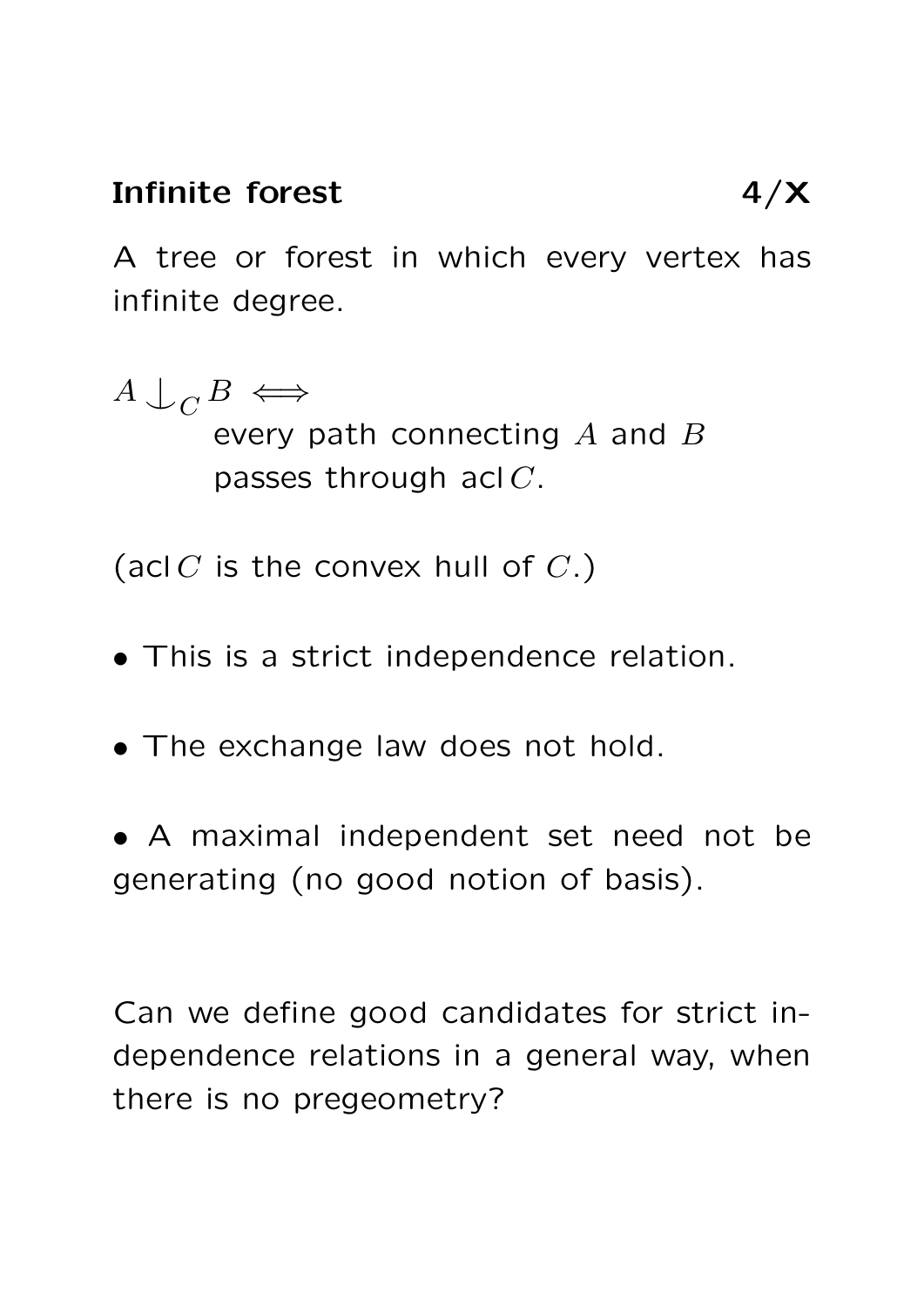$A \downarrow_c^a$  $\overline{C}$   $B \iff \text{acl}(AC) \cap \text{acl}(BC) = \text{acl}(C)$ .

This is a partial success. We win all modules but lose the fields.

Modules:

This is a strict independence relation. (In case of vector spaces it's the one we had before.)

Algebraically closed fields:

Full transitivity never holds, other axioms do.

Let's have a closer look at full transitivity.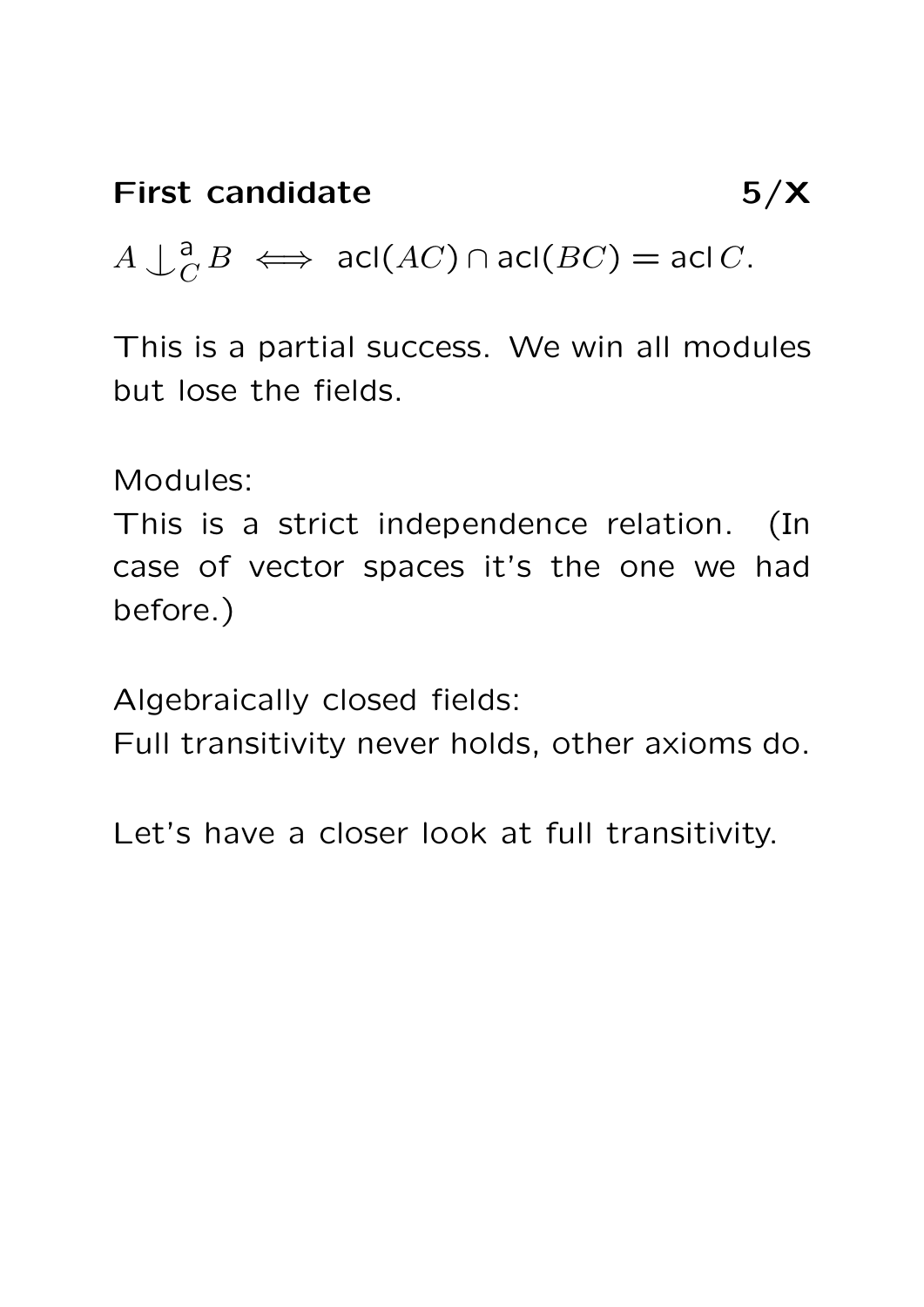# Full transitivity 6/X For  $D \subseteq C \subseteq B$ : [full transitivity]  $A\mathrel{\dot{\cup}}_{D} B\iff A\mathrel{\dot{\cup}}_{C} B$  and  $A\mathrel{\dot{\cup}}_{D} C.$

This is really three axioms combined into one.

 $A\bigcup_{D} B \quad \Rightarrow \quad A\bigcup_{C} B. \quad \quad \text{[base monoton.]}$  $A\mathrel{\downarrow}_D B\quad\Rightarrow\quad A\mathrel{\downarrow}_D C.\quad\qquad\text{[monotonicity]}$  $A\mathrel{\mathop{\downarrow}_{C}} B$  and  $A\mathrel{\mathop{\downarrow}_{D}}$ [partial trans.]  $\Rightarrow$   $A \downarrow_D B$ .

Problematic for  $\int_a^a$ : only base monotonicity. It holds iff the lattice of algebraically closed sets is modular.

What can we do?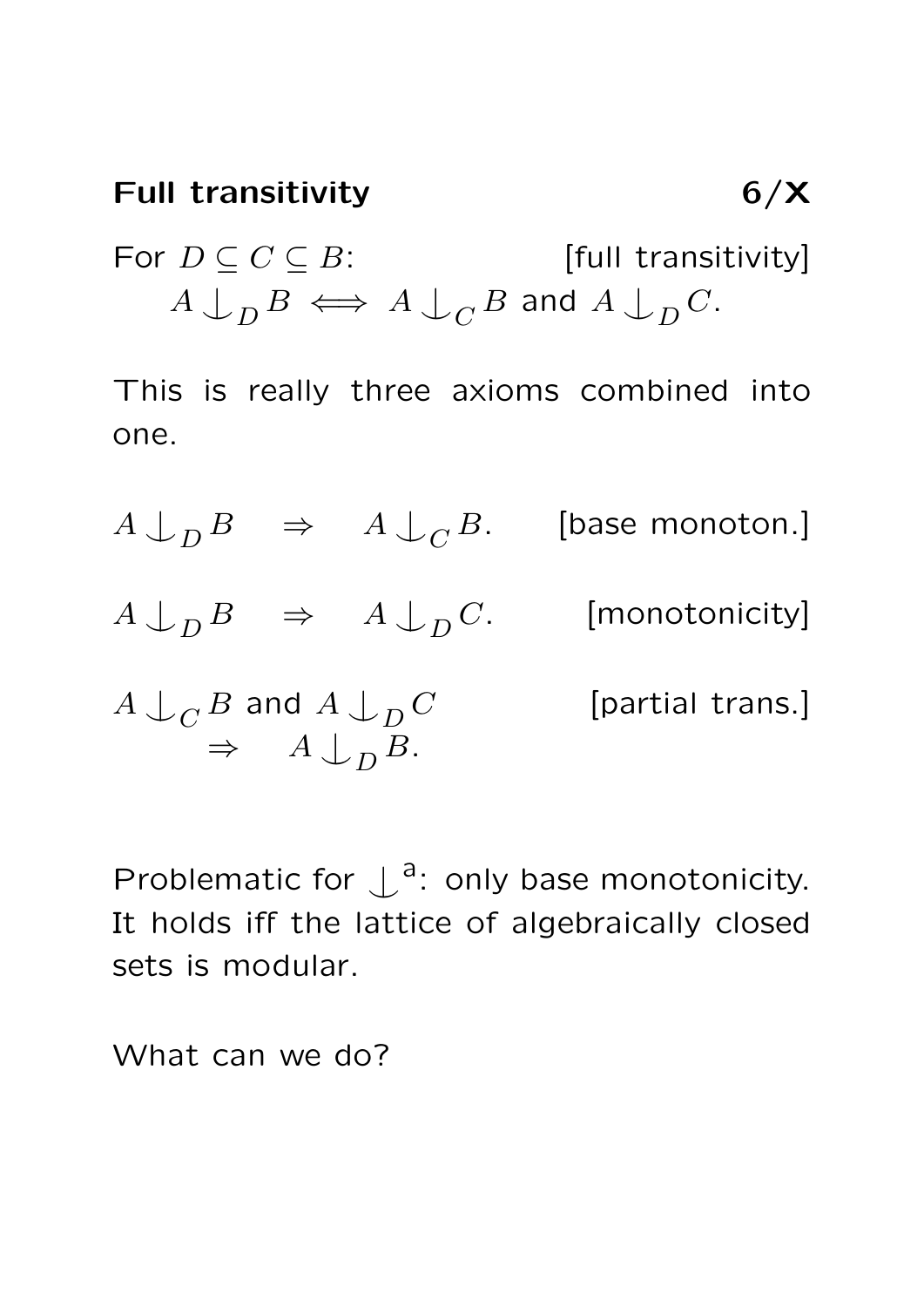If base monotonicity is broken, let's fix it!

$$
A \cup_{D}^{M} B \iff A \cup_{C}^{a} B \text{ for all } C \text{ s.t. } D \subseteq C \subseteq \text{acl}(BD).
$$

• Now we can only prove partial transitivity on the other side.

• Really problematic: symmetry, extension, local character.

**Theorem** If  $\bigcup^{\mathsf{M}}$  is symmetric, then it's a strict independence relation.

Proof Straightforward but long. Describe  $\mu_{\text{m}}$  in terms of local forking and redo large parts of Byunghan Kim's thesis.

 $\bigcup^{\mathsf{M}}$  is good whenever  $\bigcup^{\mathsf{a}}$  is good (e.g. modules).  $\bigcup_{m=1}^{M}$  is also good whenever we have a pregeometry.

But not for the infinite forest.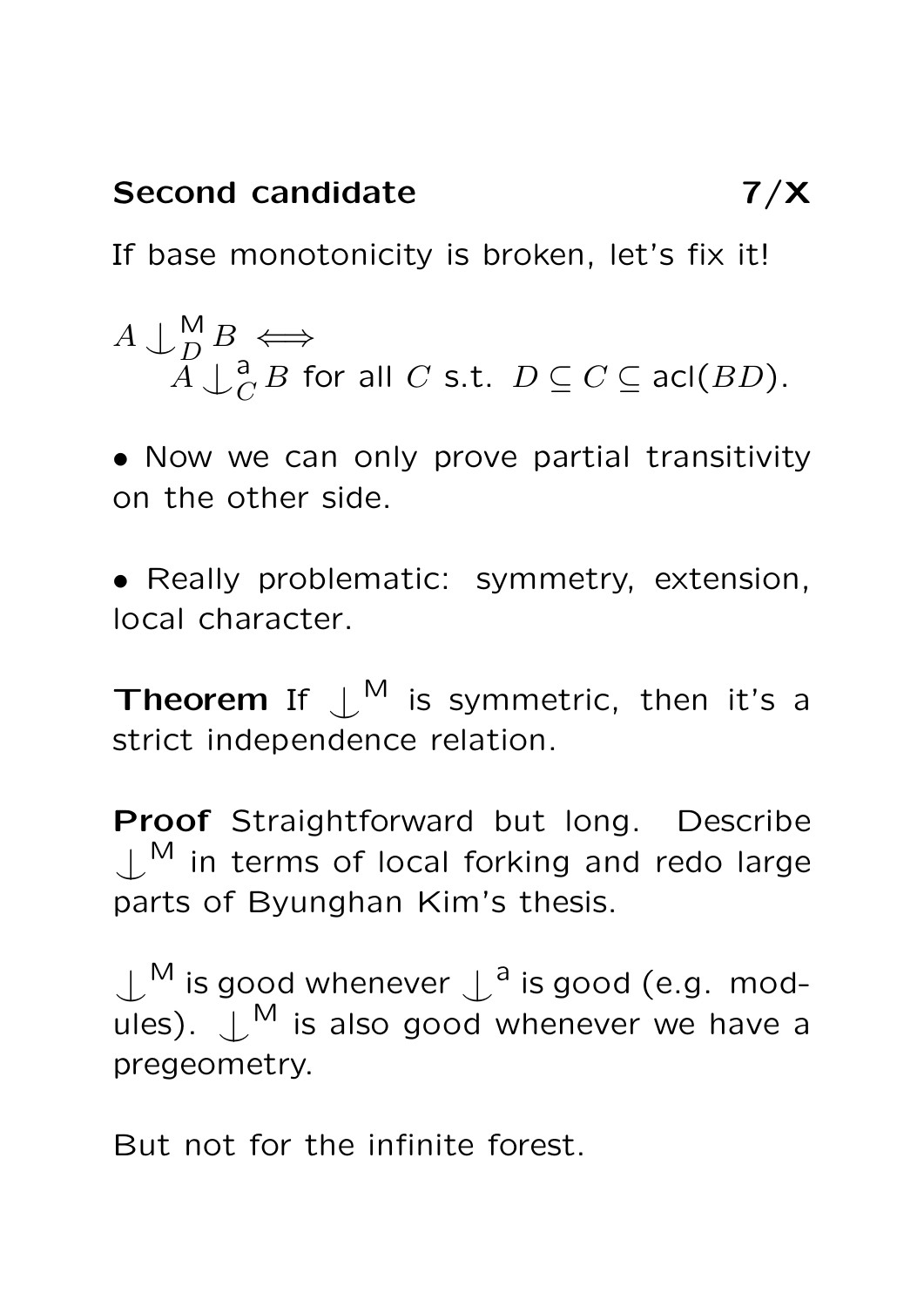For the infinite forest  $\perp^{\mathsf{M}}$  is no good because symmetry and extension are broken. Let's fix extension!

 $A\bigcup^{\mathsf{b}}_{C}$  $\stackrel{\mathsf{b}}{C} B \iff \forall \widehat{B} \supseteq B \exists \widehat{B}' \equiv_{ABC} \widehat{B} : A \bigcup_{C}^{\mathsf{M}} \widehat{B}.$ 

This does it for the infinite forest. How about the general case?

### Theorem

1.  $\bigcup^{\mathsf{b}}$  always satisfies all axioms except perhaps symmetry and local character.

2. For  $\mathcal{L}^{\mathsf{b}}$ , symmetry and local character are equivalent.

3. If  $\bigcup^{\mathsf{b}}$  is not a strict independence relation, then there is none. If it is one, it is the weakest.

### Proof

1. Check that most axioms are preserved when passing from  $\mathcal{L}^{\sf M}$  to  $\mathcal{L}^{\sf b}$ .

2. As for forking in Byunghan Kim's thesis.

3. Easy.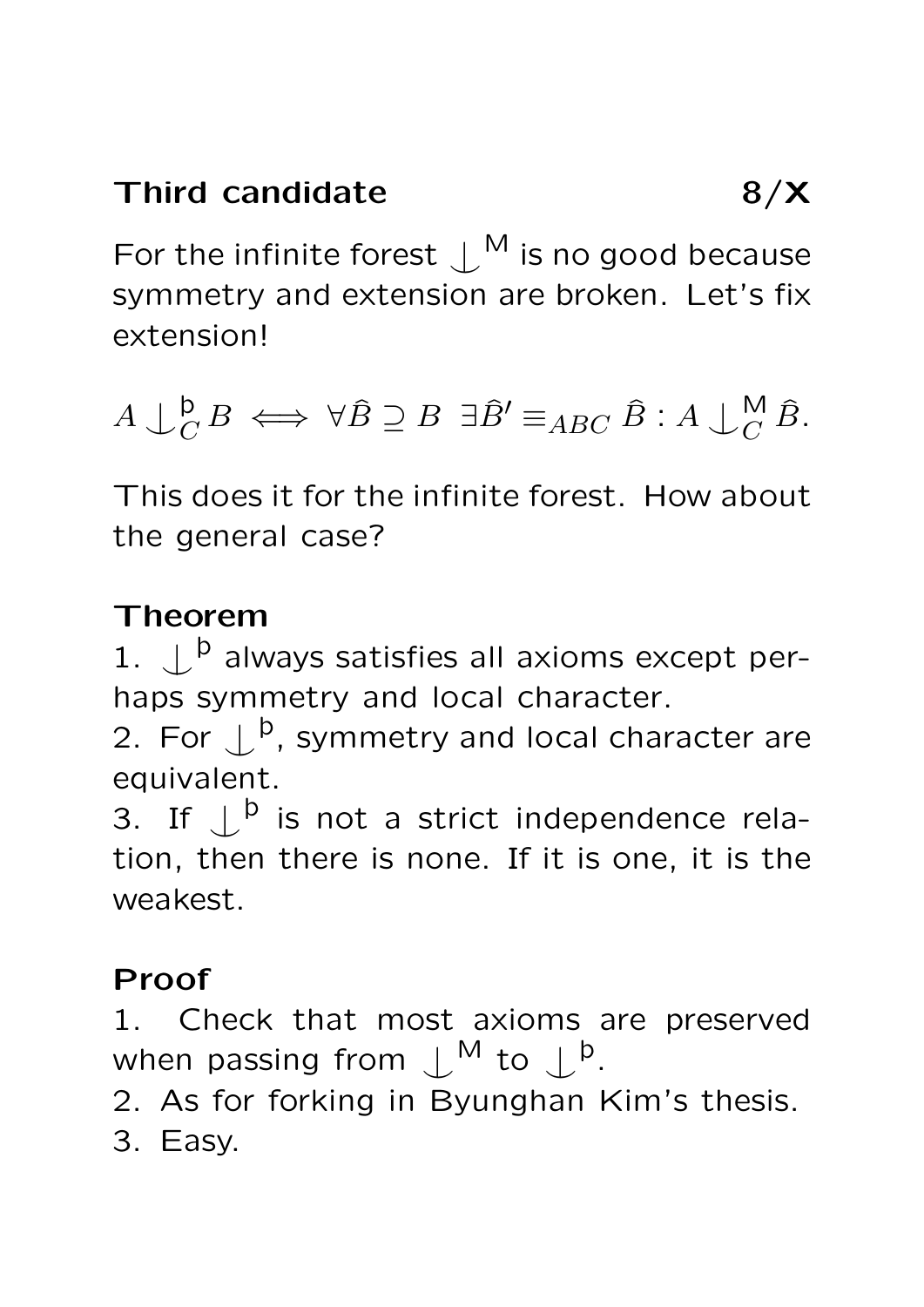Theorem (Harnik-Harrington)  $T$  is stable iff there is a (necessarily unique) strict independence relation s.t.

$$
A \equiv_M A', A \perp_M B, A' \perp_M B \Rightarrow A \equiv_{MB} A'.
$$

How can we show it must be  $\downarrow^{\mathsf{b}}$ ? (I.e. forking  $=$  thorn-forking in stable  $T$ ?)

Show that forking and thorn-forking have the same Morley sequences. A Morley sequence  $(a_i)_{i\in\omega+\omega^*}$  over B is B-indiscernible and satisfies acl $(B(a_i)_{i\in\omega}) \cap \text{acl}(B(a_i)_{i\in\omega^*}) = \text{acl}(B$ .

For forking in stable  $T$  this condition is sufficient because of canonical bases. So forking has at least as many Morley sequences as thorn-forking. Therefore forking is weaker than thorn-forking, hence equal.

(Proof also works for simple  $T$  with elimination of hyperimaginaries.)